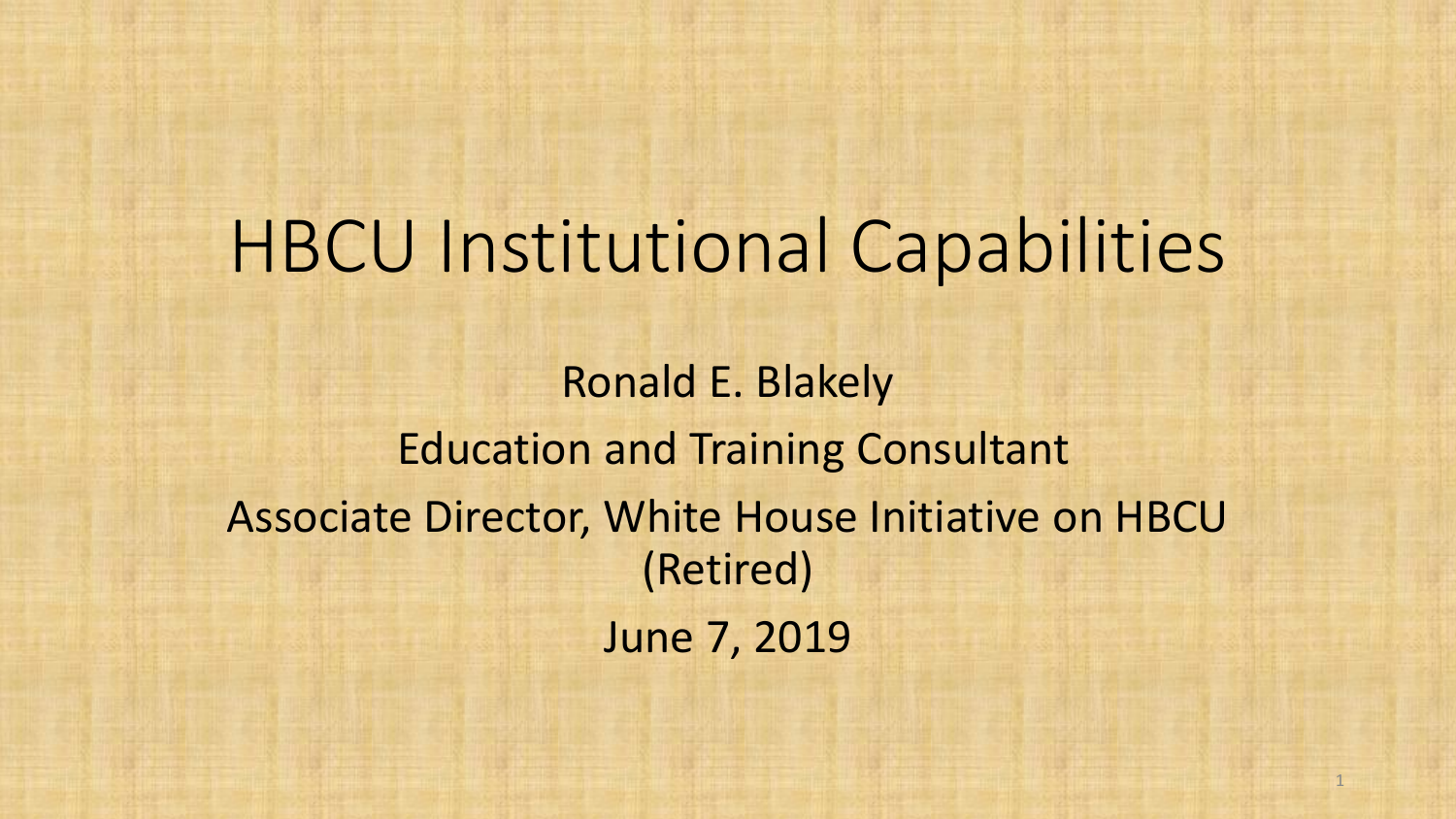Defining Institutional Capabilities

• Resources - People, Equipment and Facilities

- Academic success National recognition (Reputation & Accreditation)
- Literature Search Social Media, print stories and student assessments
- Historical graduates Identify alumni and major accomplishments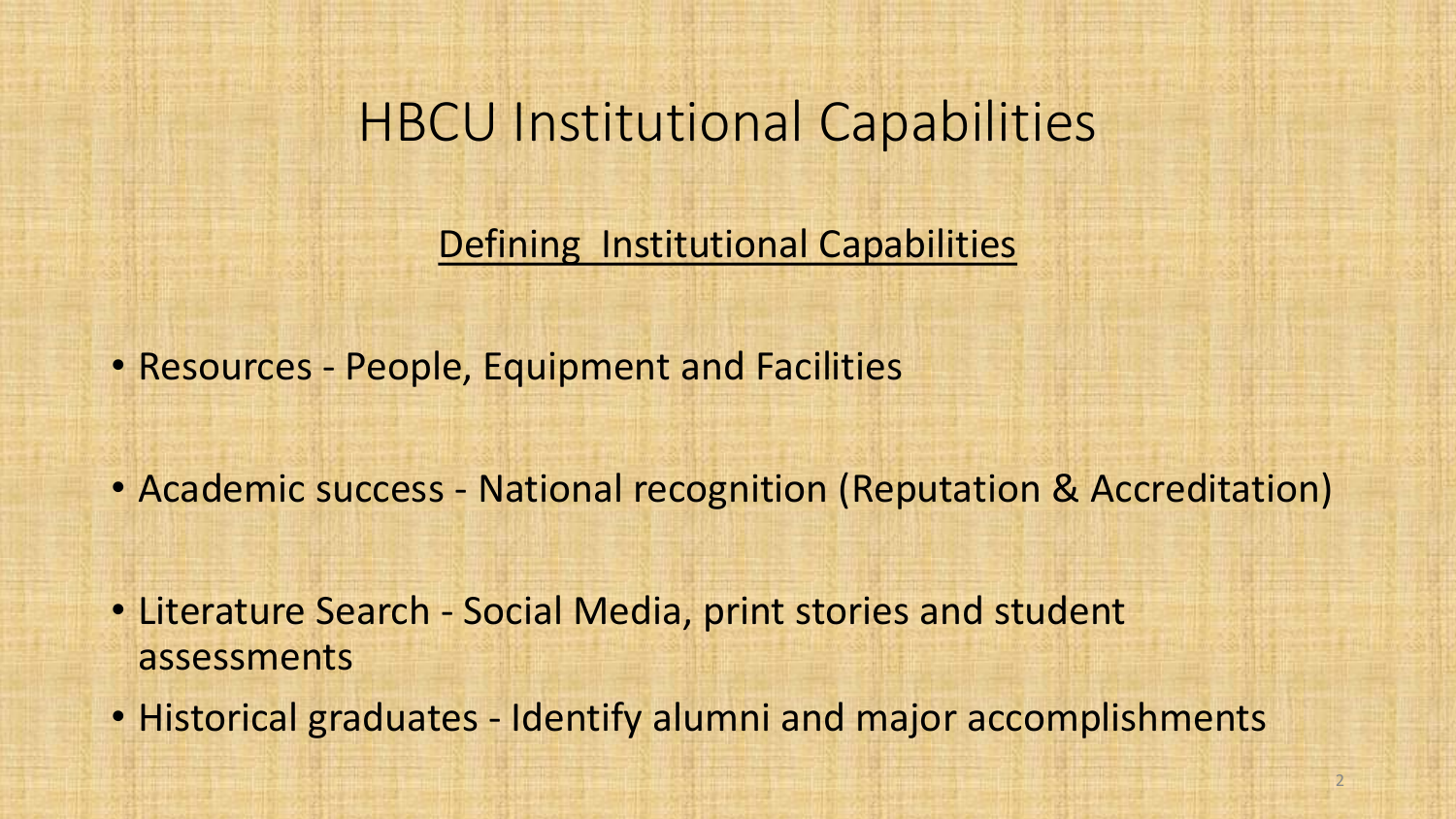University Strengths and Weaknesses

- Social and Economic Impact The leadership role in the Community, State and Nationally
- Major programs (Biology, Education, Business, Engineering, Accounting and Social Sciences)
- Graduates in your functional area (Names, Graduate Schools or Employment)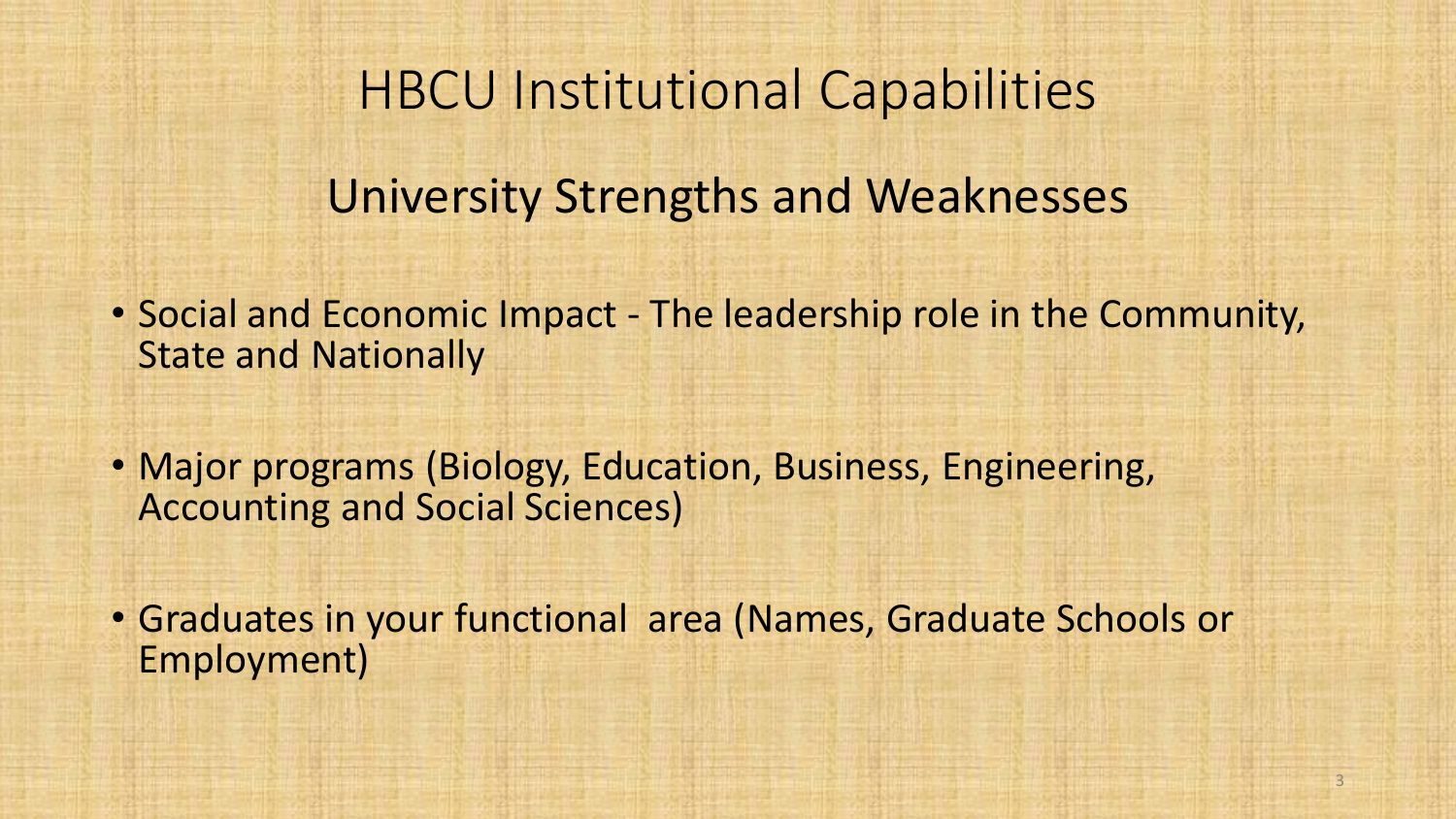### HBCU Institutional Capabilities University Strengths and Weaknesses

• Student placement - creating new career paths

- Bulletins and Information Sheets (Share with major funders)
- 1890 Land Grant status (USDA)

• UNCF (Private) and Thurgood Marshall Scholarship Fund (Public)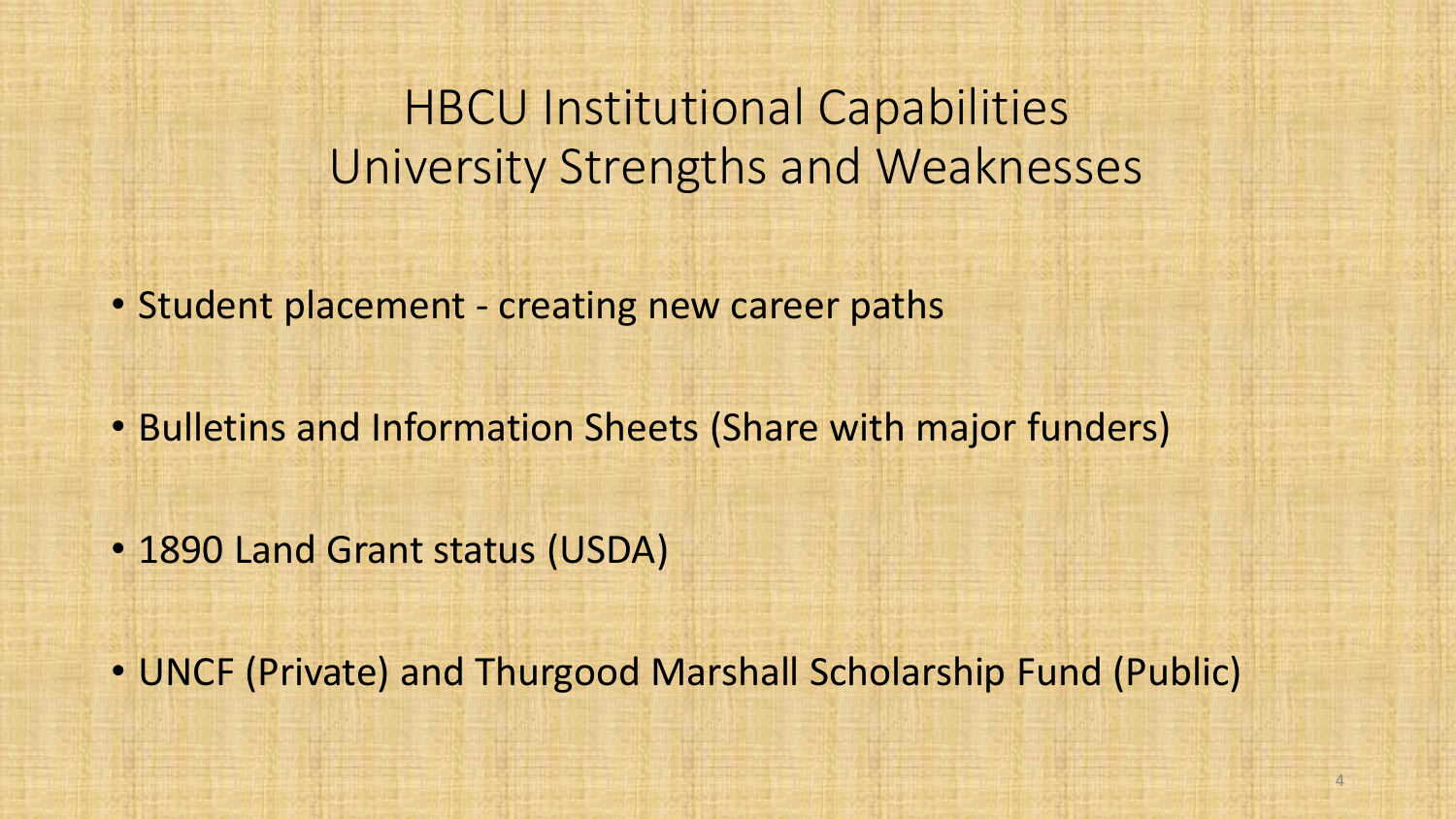HBCU Institutional Capabilities University Strengths and Weaknesses

• Contracts - Past Performance, dedicated employees and research partners

• Grants - Established track record, public benefit and historical mission

• State and Federal Supporters - Tell the Story of the Economic Impact of your institution. How the community benefits from having an HBCU locally

• Students, goods and services provided and programs benefitting the Community.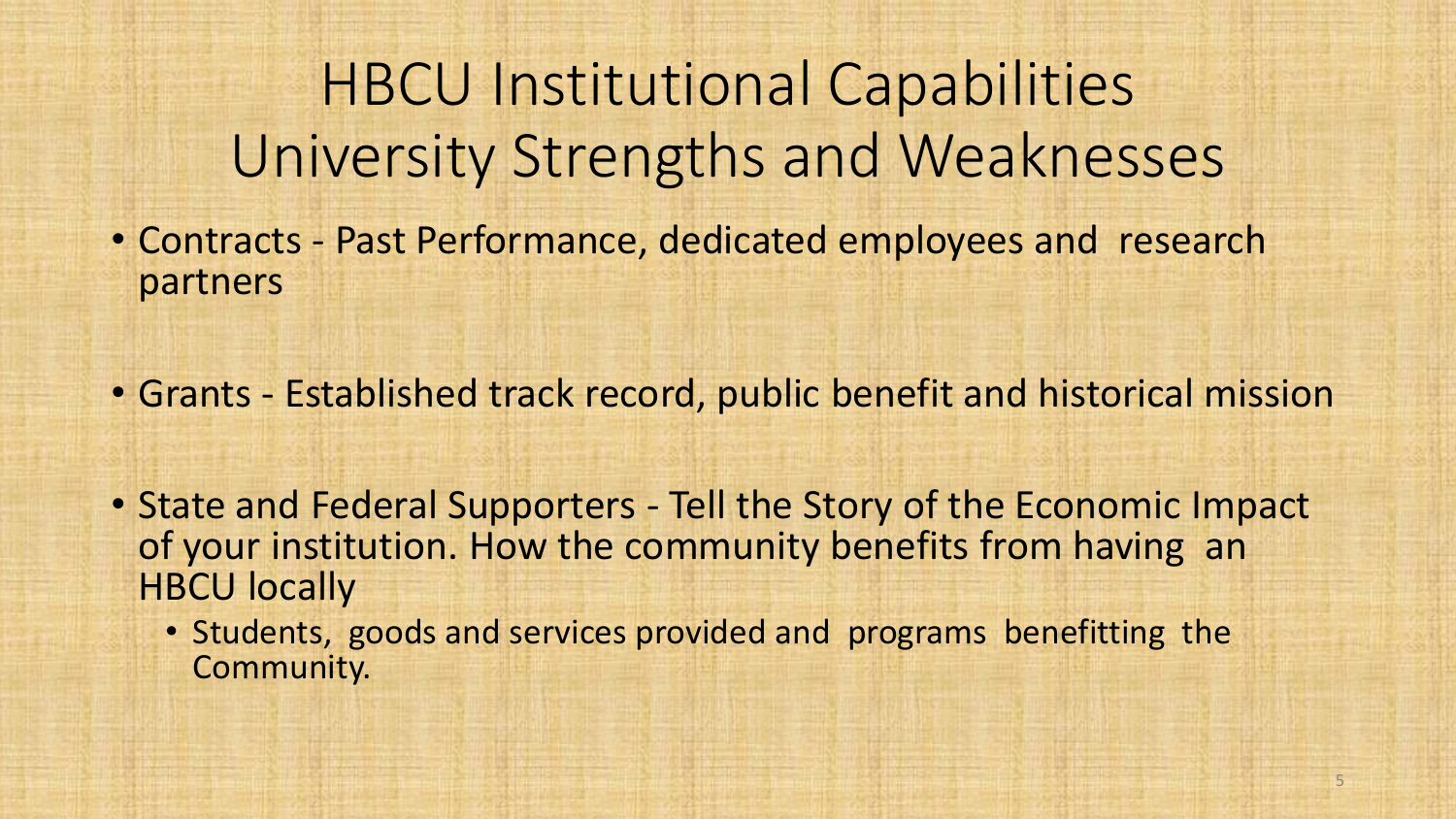# HBCU Institutional Capabilities University Strengths and Weaknesses

- State and Federal Supporters Tell the Story of the Economic Impact of your institution.
- How the community benefits from having an HBCU locally. Students, goods and services provided and programs benefitting the Community.
- Private Sector benefactors local businesses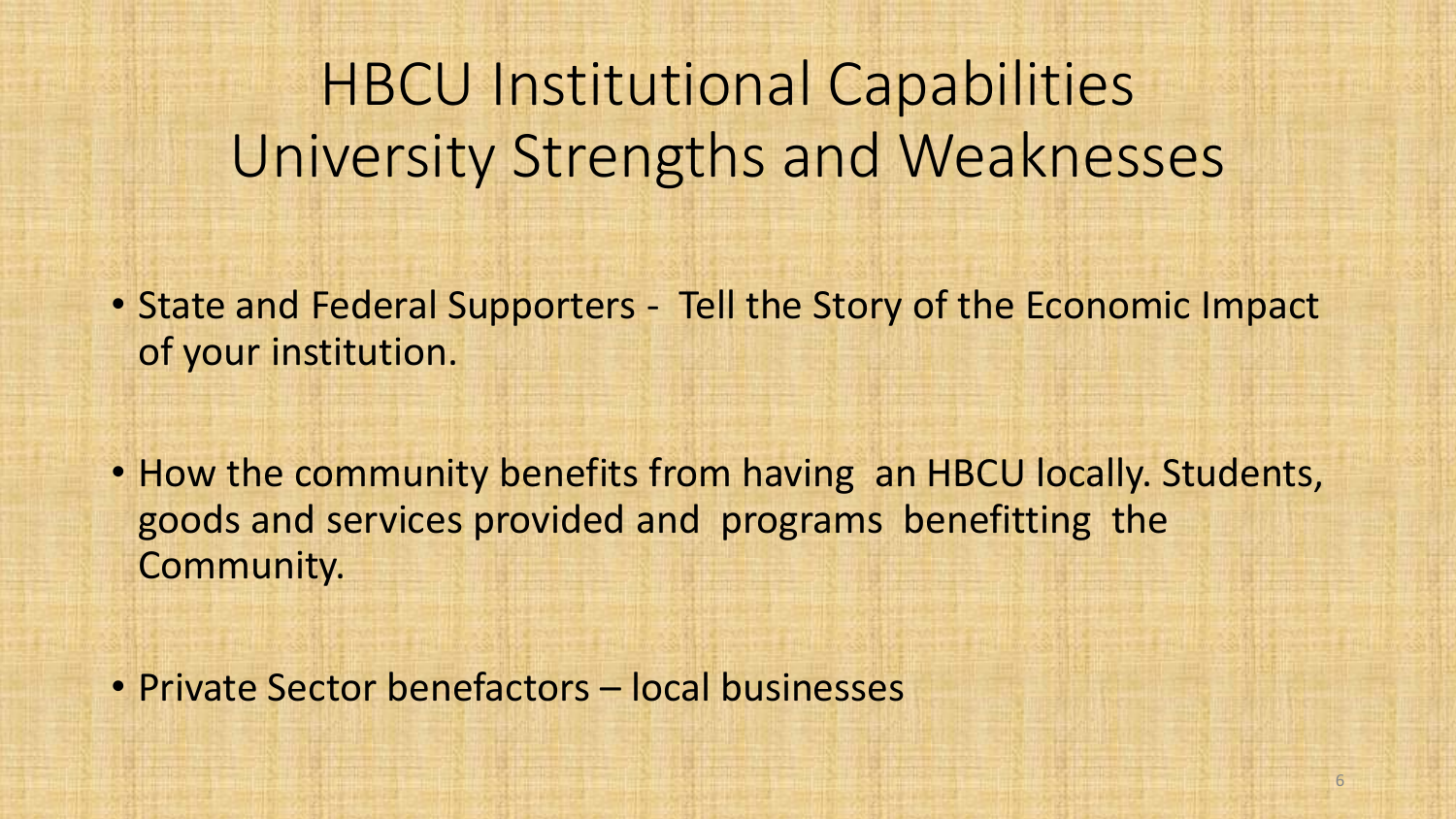HBCU Institutional Capabilities Basic University Facts

• Q. Most famous graduate?

• Q2. Current enrollment?

• Q3. Research funding last year?

• Q4. President's/Chancellor's top goals?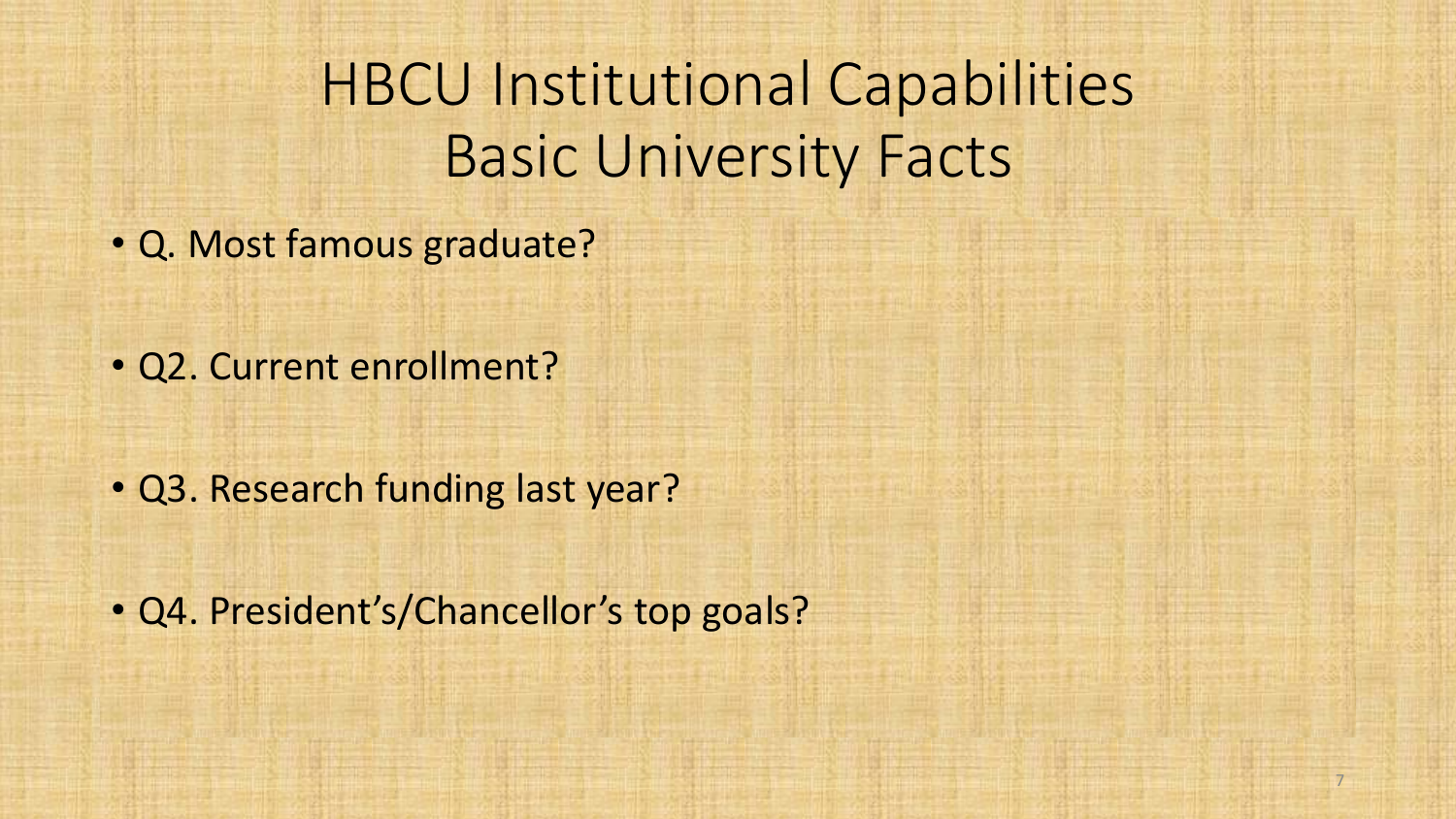- State and Federal Supporters Tell the Story of the Economic Impact of your institution.
- How the community benefits from having an HBCU locally. Students, goods and services provided and programs benefitting the Community.

• Private Sector benefactors - Internships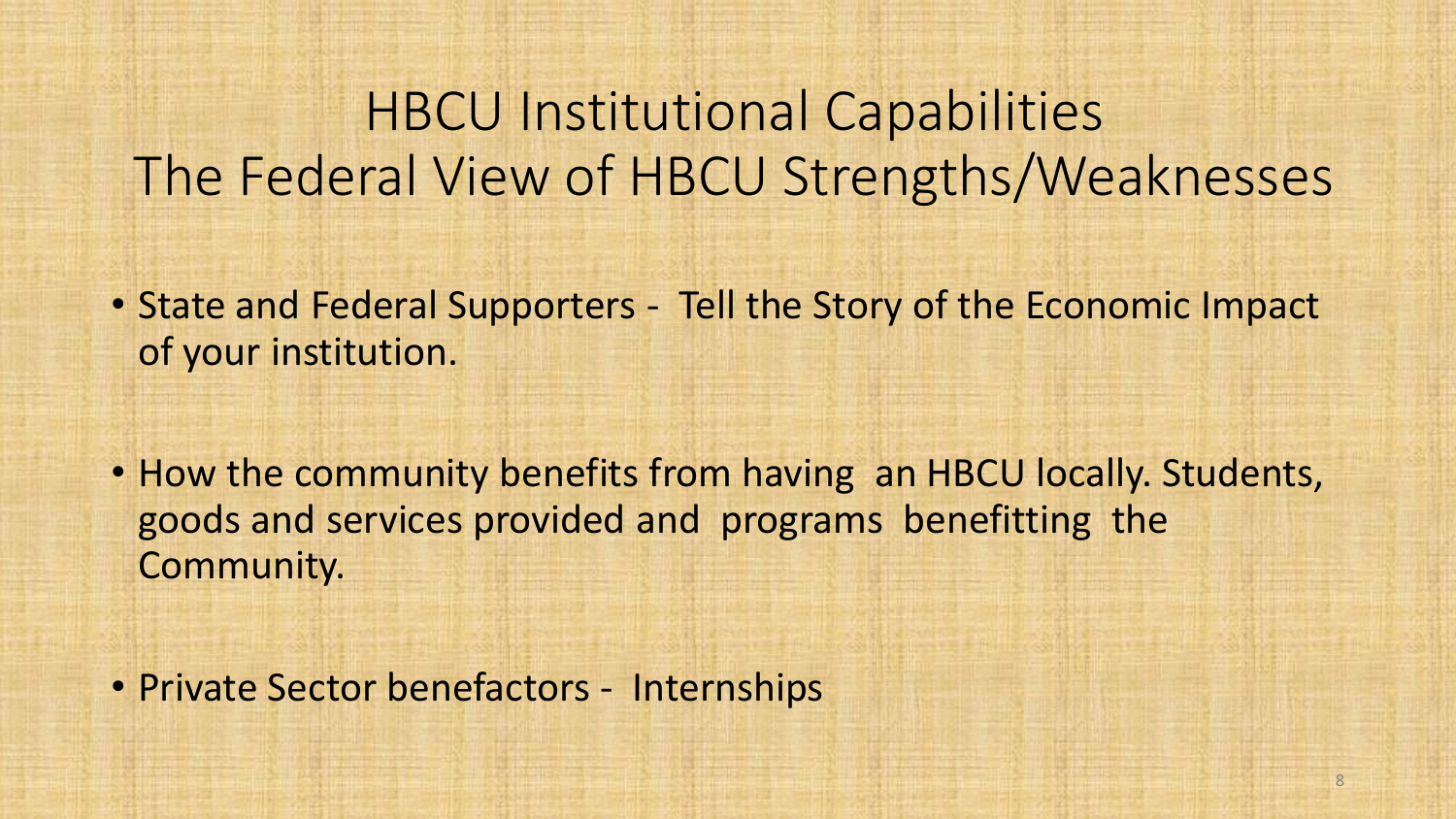The Federal View of HBCU Strengths/Weaknesses

HBCU Institutional Capabilities

- WHI HBCU
- PBA President's Board of Advisors'
- SADBU Directors Senior Executive Service level
- Federal Agency HBCU/MI Program Managers
- Program Managers GS/GM 15s (\$\$\$\$\$\$)
- Agency R&D Program Managers EPA, Energy, NSF and NASA
- Agency Contracting Officers (GS-13/15)
- COTR Contracting Officer Technical Rep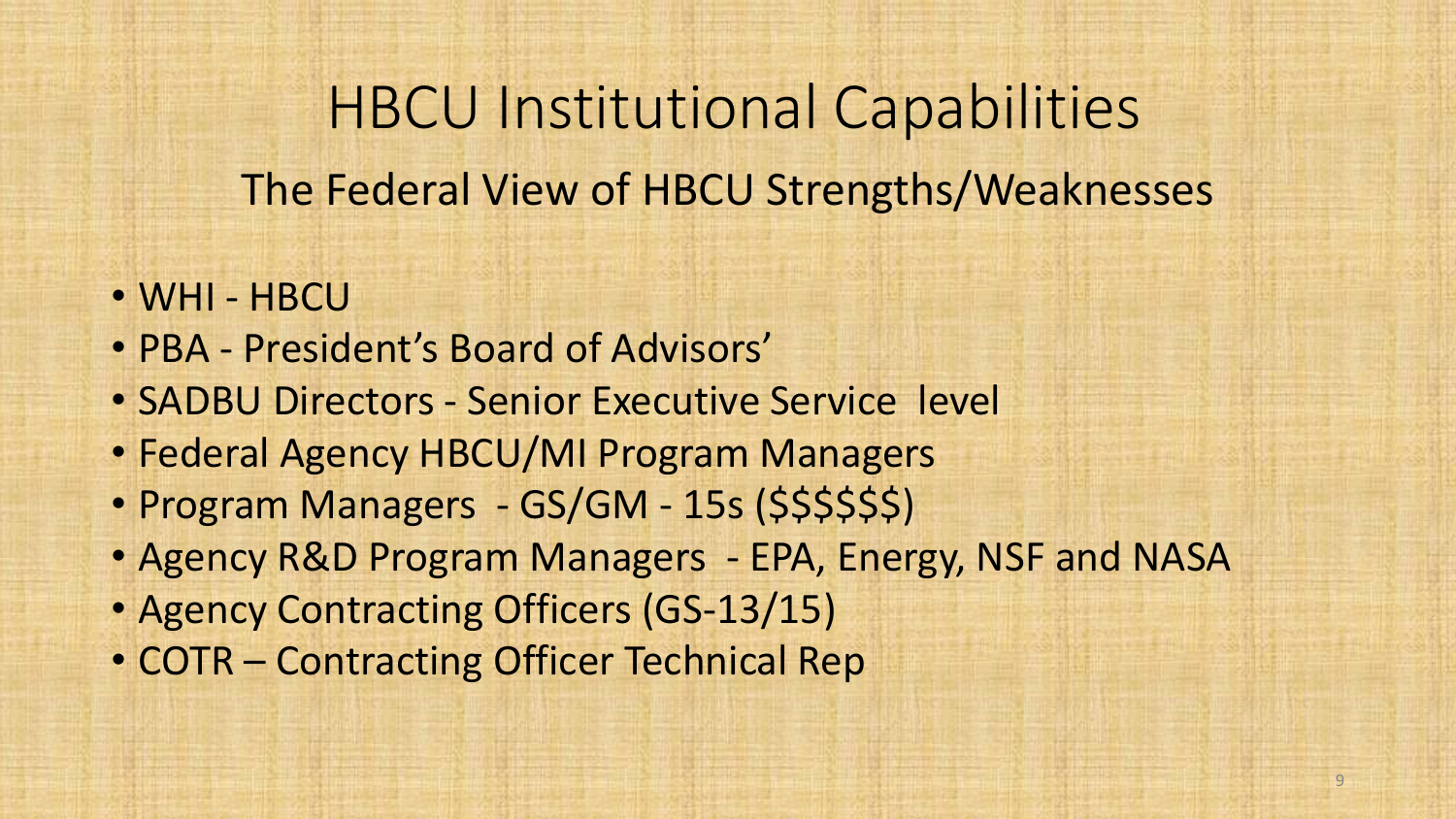- State and Federal Supporters Tell the Story of the Economic Impact of your institution.
- The community benefits from having an HBCU locally. Students, goods and services provided and programs that bring additional activities to the Community.
- Private Sector benefactors Carnegie and Rockefeller Foundations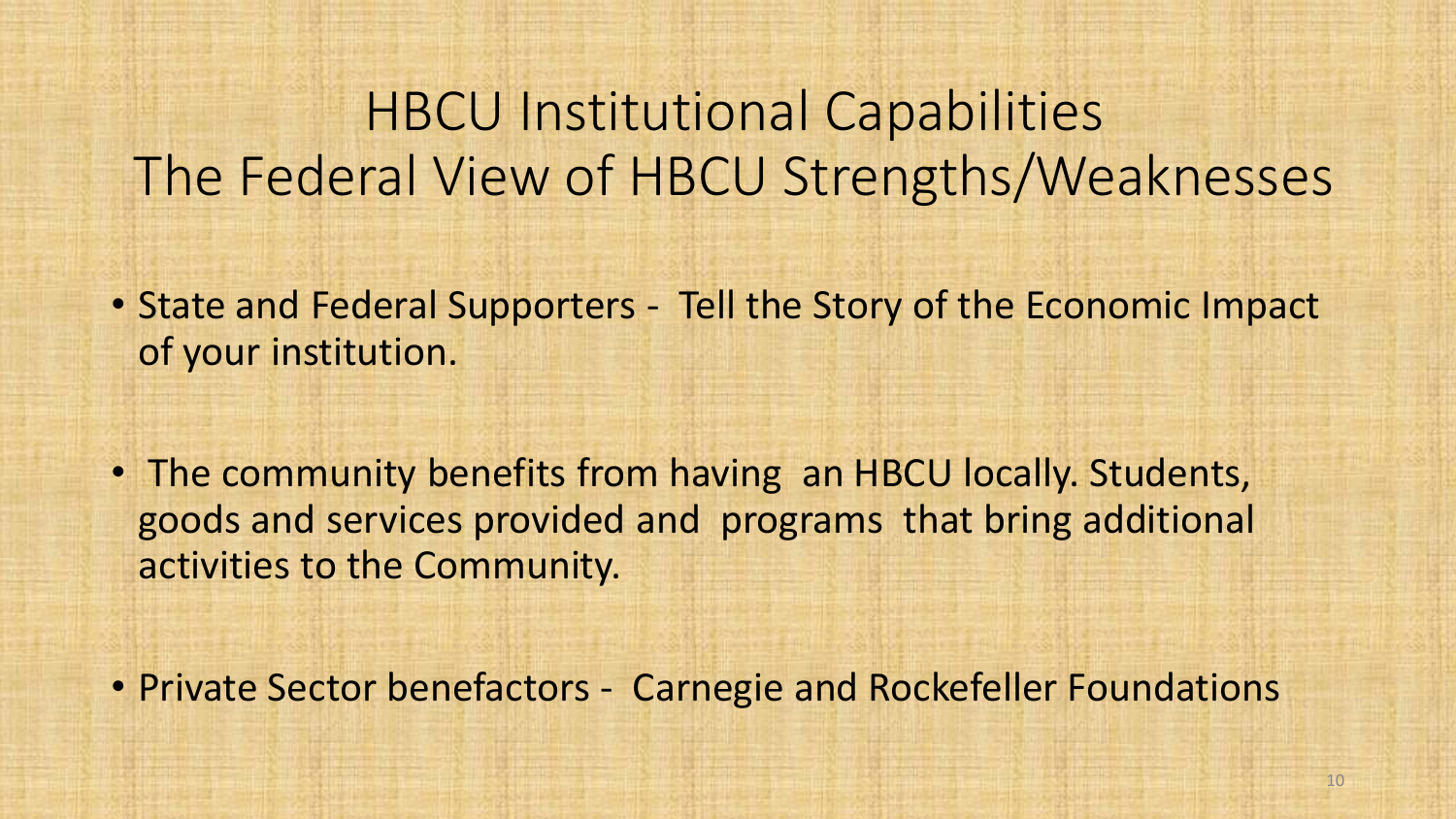The Federal View of HBCU Strengths/Weaknesses

- Current partnerships with Corporate leaders i.e., IBMs, Wells Fargo.
- Ability to maintain effective relationships, i.e. FAMU Business School and GMC.
- How the community benefits from having an HBCU locally. Students, goods and services provided and programs that benefit the Community.

• Stability in senior leadership positions.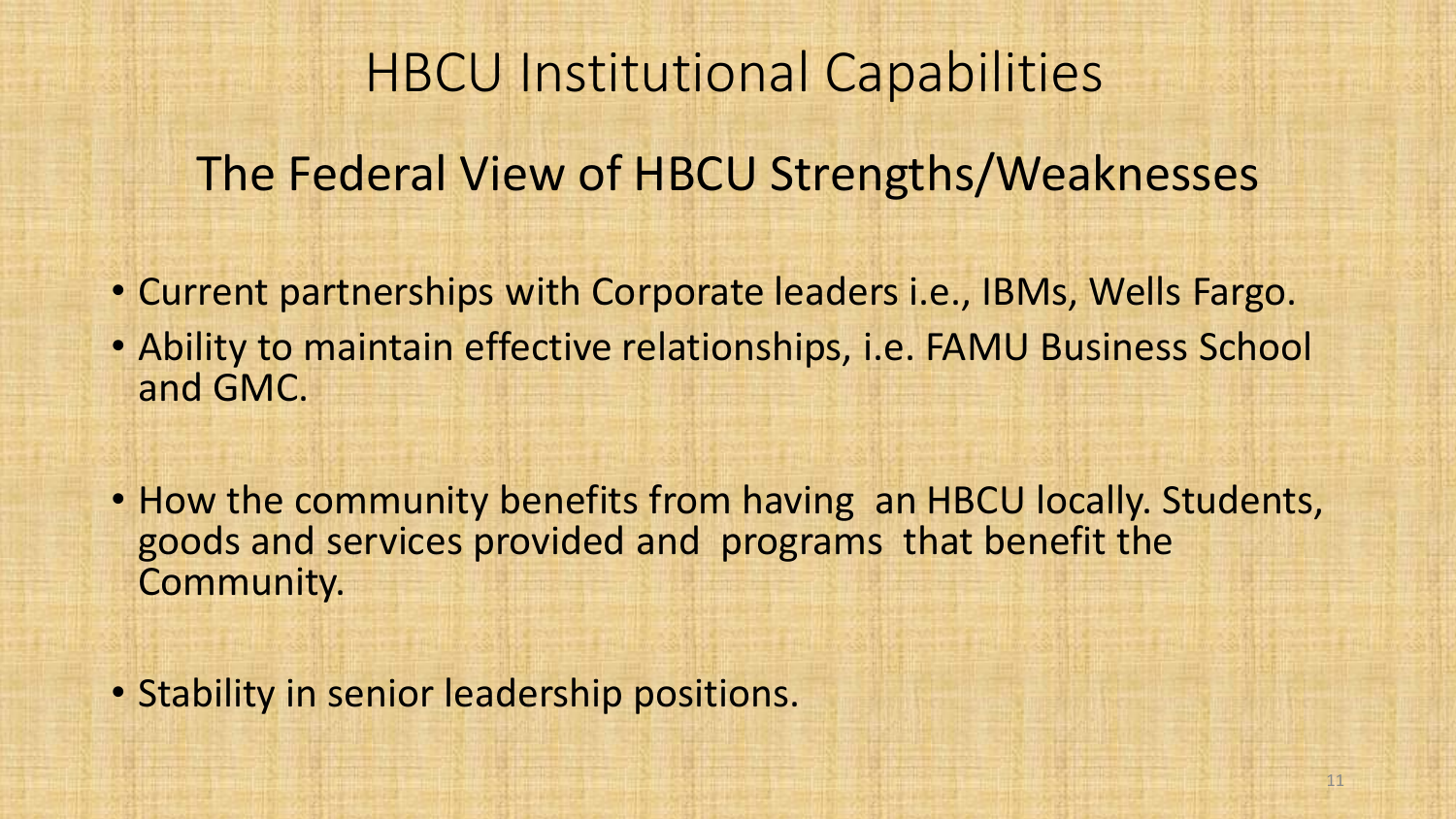The Federal View of HBCU Strengths/Weaknesses

- Status of the Sponsored Programs Office. Active contracts and/or grants program.
- Level of Federal funding. Set-aside or competitive awards. Title III or R&D.
- Number of faculty members engaged in research programs.
- President/Chancellor strong advocate of STEM programs.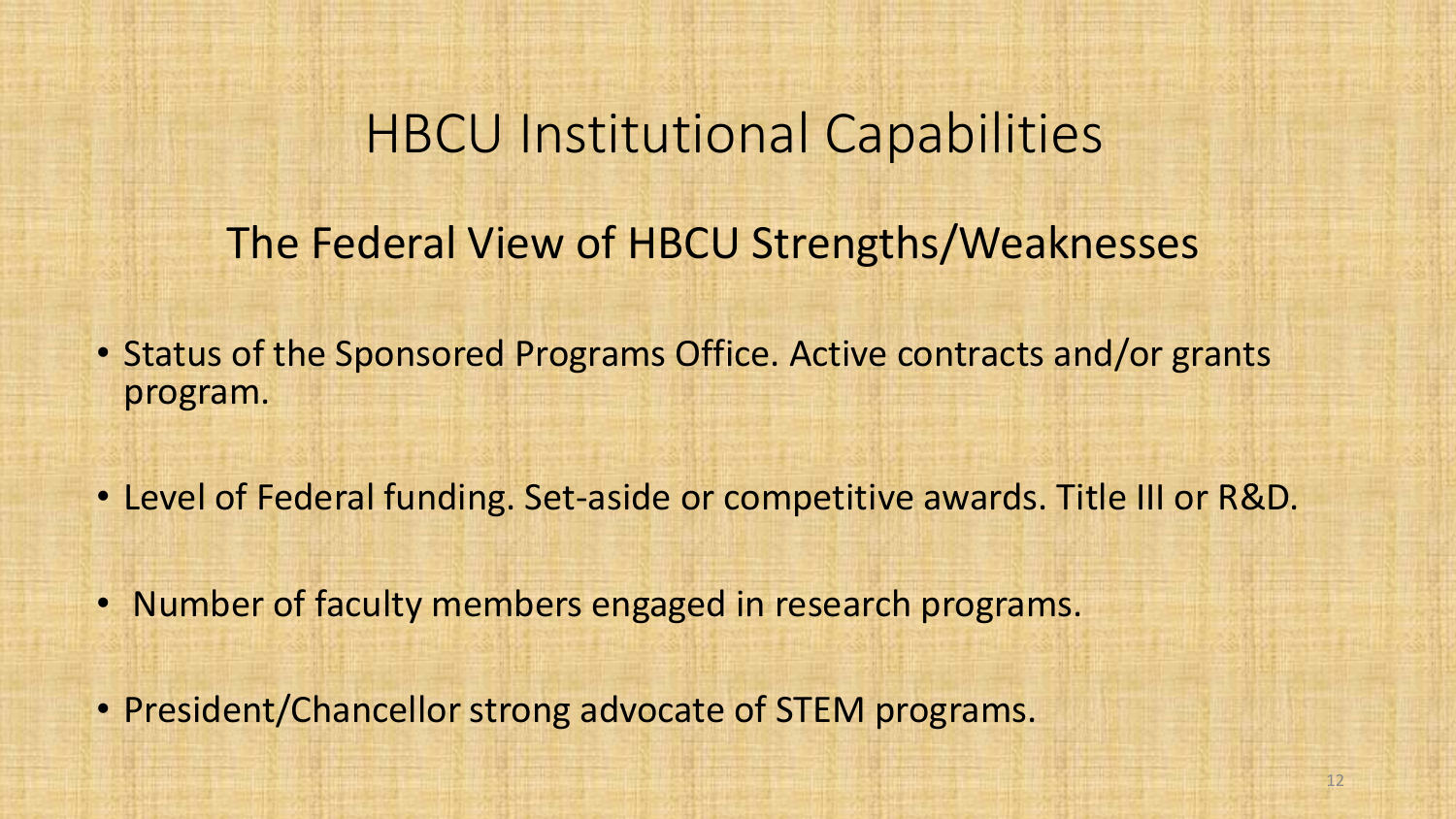The Federal View of HBCU Strengths/Weaknesses

Next Steps:

1) Invite selected Agencies to visit your campus (2 Days)

2) Use technology to discuss R&D projects with Federal POCs. (Video conferencing)

3) Submit White papers to appropriate individuals.

4) Return calls or email messages from Federal POCs.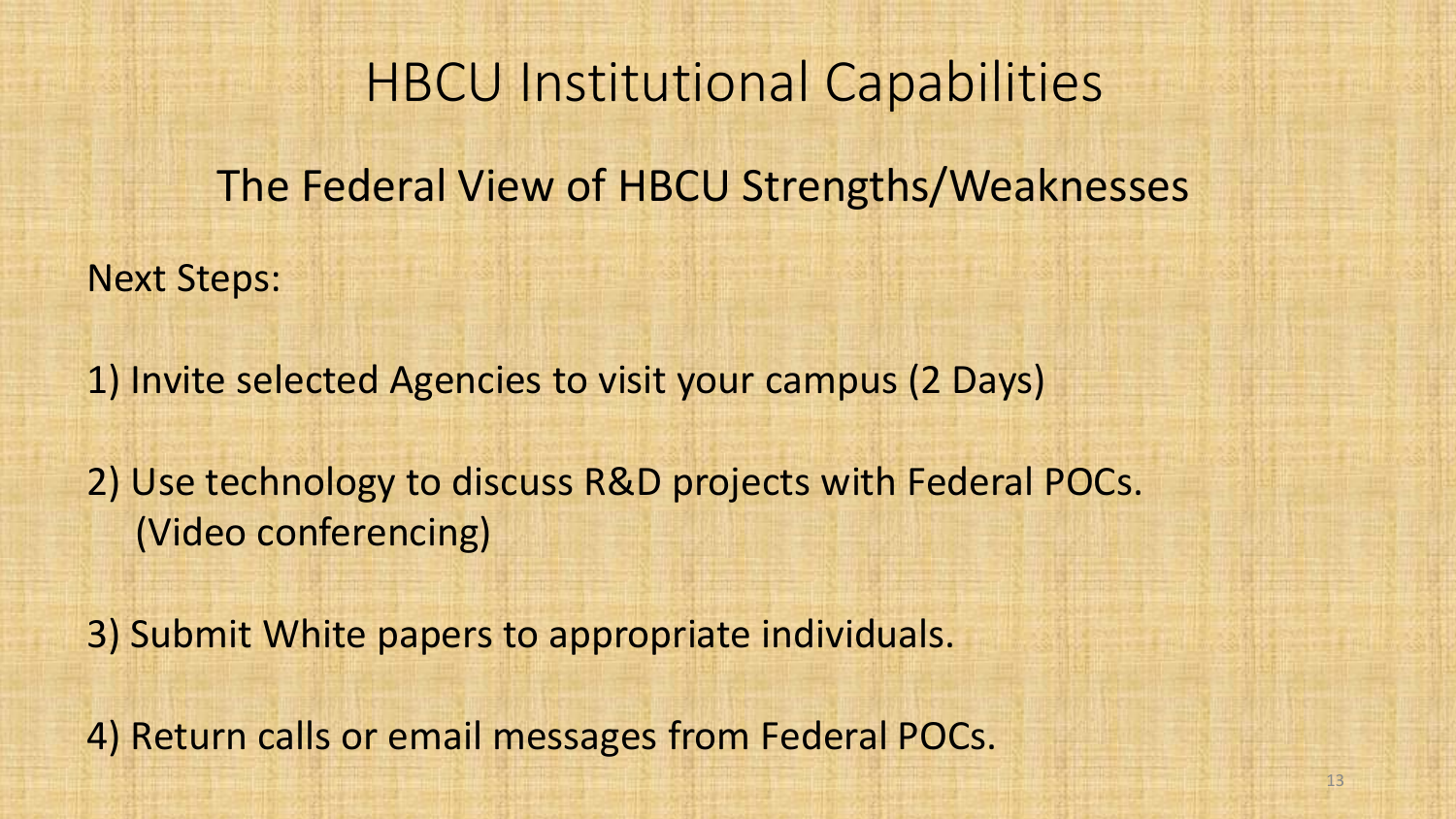• Attend 2 professional development conferences annually.

• Visit neighboring HBCUs to discuss research interest (Collaboration)

• Fall and Spring Convocation - Invite key Federal personnel (SADBU or Program Managers).